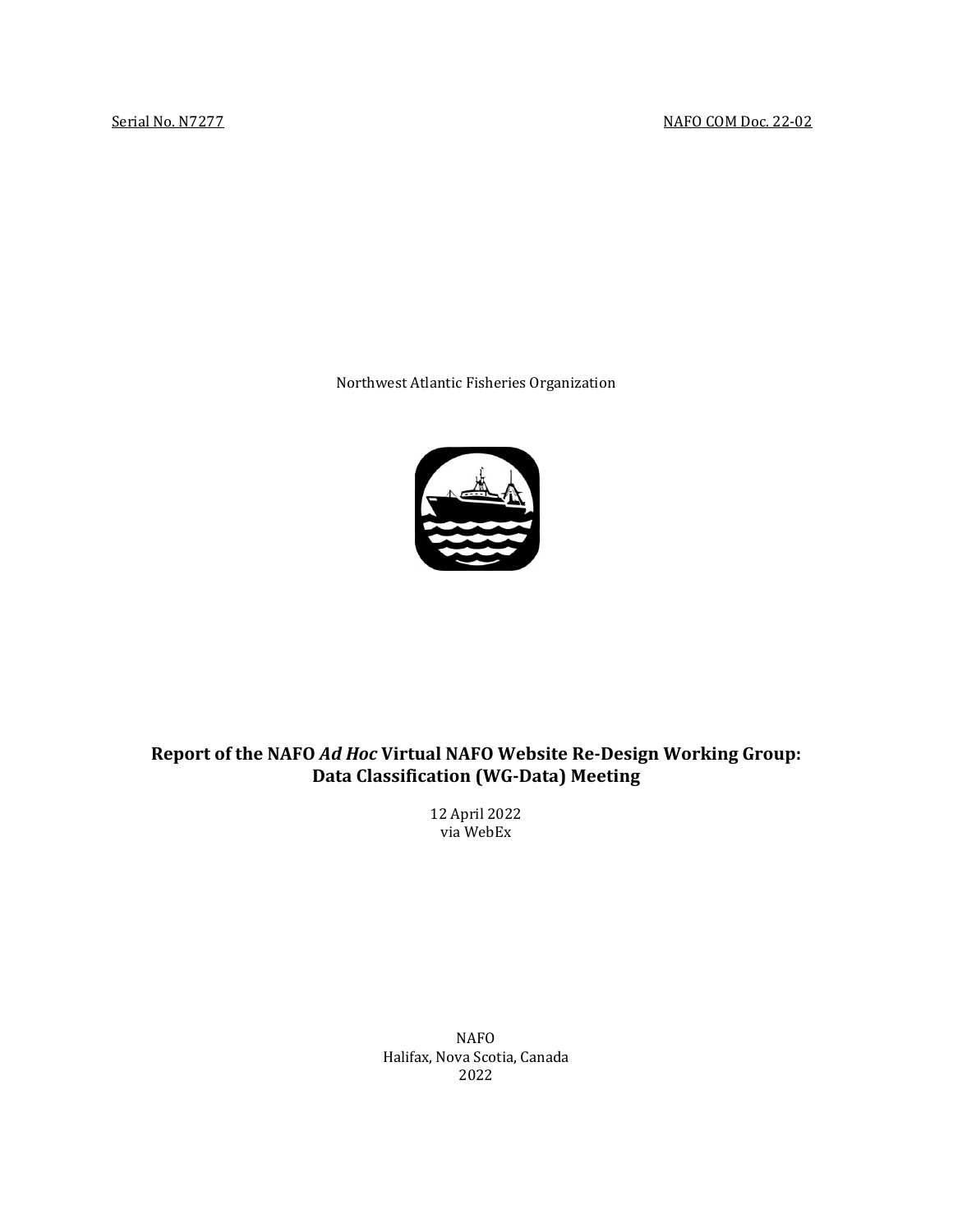## Report of the NAFO Ad Hoc Virtual NAFO Website Re-Design Working Group: Data Classification (WG-Data) Meeting

12 April 2022 via WebEx

| 1.  |  |                |
|-----|--|----------------|
| 2.  |  | 3              |
| 3.  |  | 3              |
| 4.  |  | 3              |
| .5. |  | 4              |
| 6.  |  | $\overline{4}$ |
| 7.  |  | 5              |
| 8.  |  | 5              |
| 9.  |  | .5             |
|     |  | -6             |
|     |  | 7              |
|     |  | - 8            |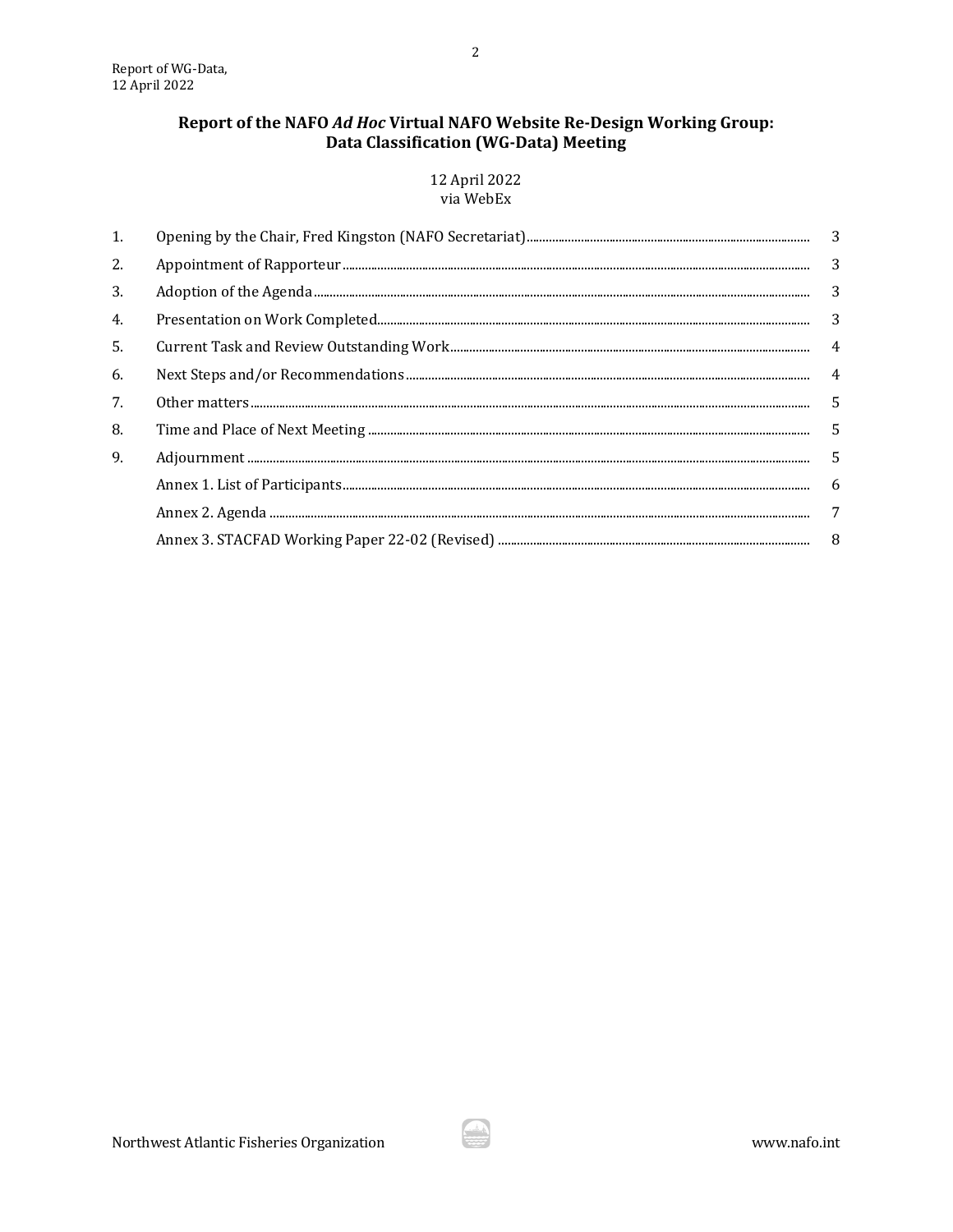## **Report of the NAFO** *Ad Hoc* **Virtual NAFO Website Re-Design Working Group: Data Classification (WG-Data) Meeting**

## 12 April 2022 via WebEx

## <span id="page-2-0"></span>**1. Opening by the Chair, Fred Kingston (NAFO Secretariat)**

The meeting was opened at 10:00 hours (Atlantic Daylight Time) on 12 April 2022 via WebEx. The STACFAD Chair, Robert Fagan (Canada), and representatives from Canada, Denmark (in respect of the Faroe Islands and Greenland), United Kingdom and the United States of America were present (Annex 1).

The Chair was pleased to see the number of Contracting Parties in attendance and looked forward to a productive discussion.

## <span id="page-2-1"></span>**2. Appointment of Rapporteur**

The NAFO Secretariat (Lisa LeFort, Senior Executive Assistant) was appointed as Rapporteur.

## <span id="page-2-2"></span>**3. Adoption of the Agenda**

The agenda was adopted (Annex 2).

#### <span id="page-2-3"></span>**4. Presentation on Work Completed**

The NAFO Secretariat presented STACFAD WP 22-02 (Revised), specifically:

- An overview of the project contained in page 1.
- The feedback gathered regarding posting and distribution of meeting documentation from those Working Groups that were able to discuss the topic contained in Annex 1.
- The current policies of each NAFO Body contained in Annex 2.
- The current task and outstanding work including consideration of a potential hybrid meeting documentation policy contained in page 2.

STACFAD WP 22-02 (Revised) is provided in Annex 3 of this meeting report.

The NAFO Secretariat provided an overview of the project as detailed on page 1 of STACFAD WP 22-02 (Revised).

The Ad Hoc virtual NAFO Website Re-Design Working Group: Data Classification is tasked to develop a meeting documentation policy regarding the posting and distribution of meeting documentation, and thereby enhance the transparency of the organization. The goal is to develop such a policy to be presented to STACFAD for consideration and adoption at the 2022 Annual Meeting of NAFO.

This work is being completed in response to Recommendation #26 of the 2018 NAFO Performance Review. The 2018 NAFO Performance Review Panel, Recommendation 26, Chapter V.3.2, reads: "*Recommends NAFO makes all working documents publicly available, unless otherwise requested by a Contracting Party or subject to confidentiality rules.*"

This work has been on-going since 2019, however progress has been impacted by the absence of in-person meetings due to the global pandemic as well as limited participation of Contracting Parties.

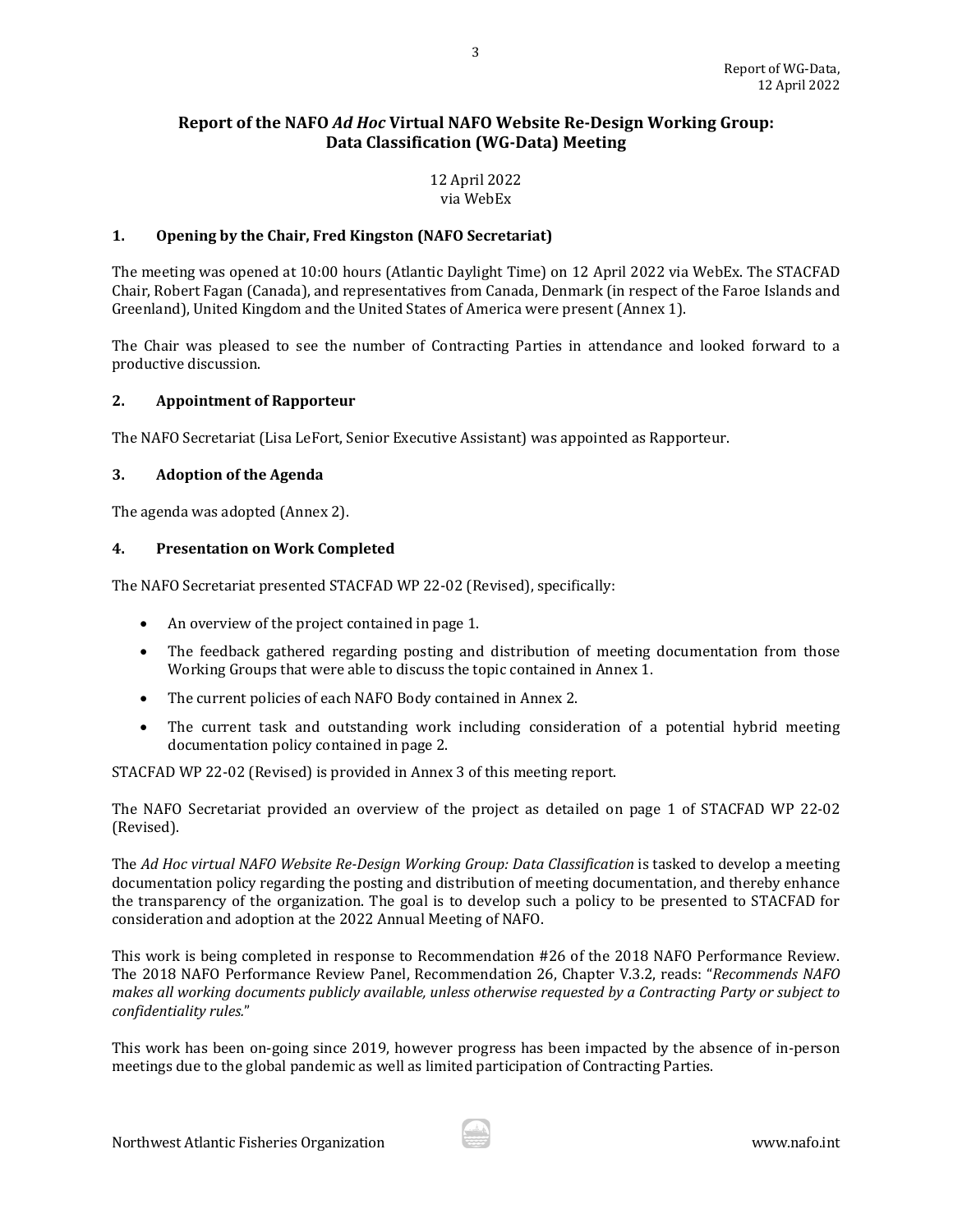## <span id="page-3-0"></span>**5. Current Task and Review Outstanding Work**

The *Ad Hoc* Working Group reviewed the feedback gathered regarding posting and distribution of meeting documentation from those Working Groups that were able to discuss the topic (Annex 1 of STACFAD WP 22- 02 Revised).

4

The *Ad Hoc* Working Group reviewed the current policies of each NAFO Body (Annex 2 of STACFAD WP 22-02 Revised).

The Working Group was further reminded that COM WP 20-03 (Revised) was presented previously. This discussion paper outlined the current documentation practices and procedures of other regional fisheries management organizations (RFMOs), which was revised to include submissions from Working Group members to better reflect their experiences when participating in other RFMO meetings.

## **Consideration of a Hybrid Meeting Documentation Policy**

The *Ad hoc* Virtual Working Group considered a hybrid policy as a possible viable option which could ensure transparency without impeding efficiency.

A potential hybrid meeting documentation policy is detailed on page 2 of STACFAD WP 22-02 (Revised):

- **Prior to the start of a meeting** NAFO meeting documentation, such as working papers, which is received and deemed open access be made available to the general public on the NAFO website.
- **During the meeting** NAFO meeting documentation, such as working papers and subsequent revisions, be posted on the NAFO Meetings SharePoint only.
- **Following the Annual Meeting of NAFO in September** The majority of meeting documentation, such as working papers which are adopted during the Annual Meeting, are converted into a NAFO document and made available to the general public on the NAFO website.

<span id="page-3-1"></span>It was noted that the focus of the considerations of such a policy regarding posting and distribution of meeting documentation publicly is two-fold (see below). The Chair also noted that these considerations are more appropriately applied to meetings of the Commission and its subsidiary bodies.

## **1. Access to working documents**

The current practice is that following the Annual Meeting of NAFO in September, meeting documentation that is adopted, such as a Working Paper, is converted into a NAFO document and made available to the general public on the NAFO website, with the exception of working papers deemed "*restricted*".

A meeting documentation policy will focus on working documents that are prepared prior to the meeting, during the meeting and/or not adopted at the meeting.

## **2. Determination of Working Papers that are "***restricted***" and/or subject to confidentiality rules**

It will need to be determined who will decide which meeting documentation is deemed "*open access*" and which meeting documentation is deemed "*restricted*".

Two approaches were considered:

- require each NAFO Body or Working Group to determine whether a particular NAFO meeting document is deemed "*open access*" or "*restricted*", or
- establish a criteria/procedure for this determination.

After a brief discussion, the *Ad hoc* Virtual Working Group agreed to recommend to STACFAD at the 2022 Annual Meeting that, as an interim measure, a Contracting Party submitting a Working Paper designate that Working Paper to be "*open access*" and made available to the general public on the NAFO website prior to the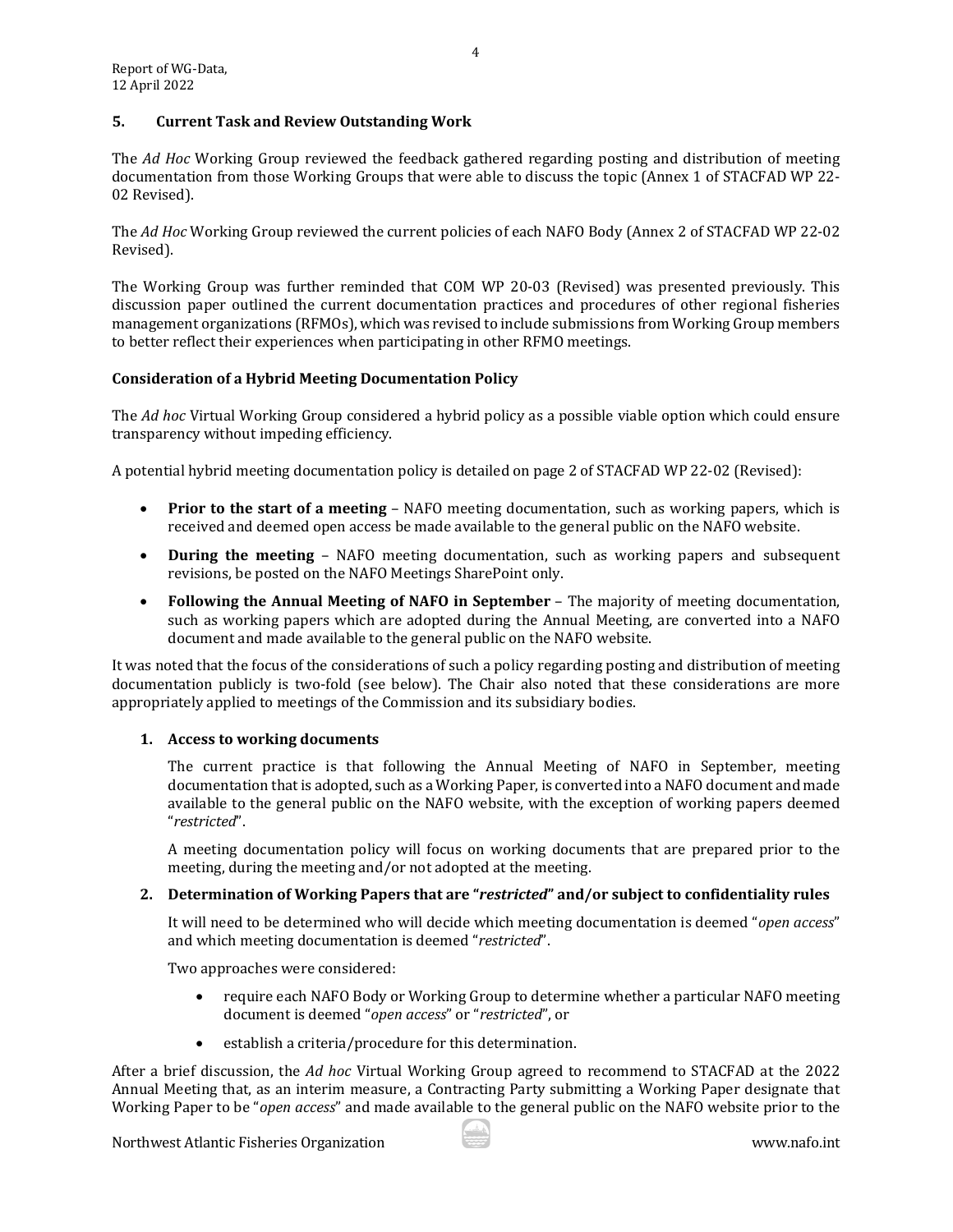meeting. If the Contracting Party does not make such a designation, then it will not be made available to the general public.

#### **6. Next Steps and/or Recommendations**

**The NAFO** *Ad Hoc* **Virtual NAFO Website Re-Design Working Group: Data Classification (WG-Data) agreed that:**

- **In terms of development of a policy regarding posting and distribution of meeting documentation publicly, a hybrid meeting documentation policy (as detailed on page 2 of STACFAD WP 22-02 Revised) be adopted by NAFO as an interim measure. This hybrid meeting documentation policy would be reviewed by STACFAD after one year (i.e., at the 2023 Annual Meeting of NAFO).**
- **In terms of development of guidelines for classification of working documents, an interim measure be adopted that the Contracting Party submitting a Working Paper is responsible to designate that Working Paper as "open access" and made available to the general public on the NAFO website prior to the meeting. If the Contracting Party does not make such a designation, then it will not be made available to the general public on the NAFO website prior to the meeting. These guidelines for classification would be reviewed by STACFAD after one year (i.e., at the 2023 Annual Meeting of NAFO).**
- **This** *Ad Hoc* **Working Group should continue to meet following the 2022 Annual Meeting to explore further means to improve the transparency of meeting documentation in NAFO and establish an interim procedure for determining whether documents prepared by the Secretariat are "open access" of not.**

#### <span id="page-4-0"></span>**7. Other Business**

No other business was discussed under this agenda item.

#### <span id="page-4-1"></span>**8. Time and Place of Next Meeting**

The next meeting of the *Ad hoc* Virtual Working Group to be determined, as required.

## <span id="page-4-2"></span>**9. Adjournment**

The meeting adjourned and the meeting report was adopted by correspondence.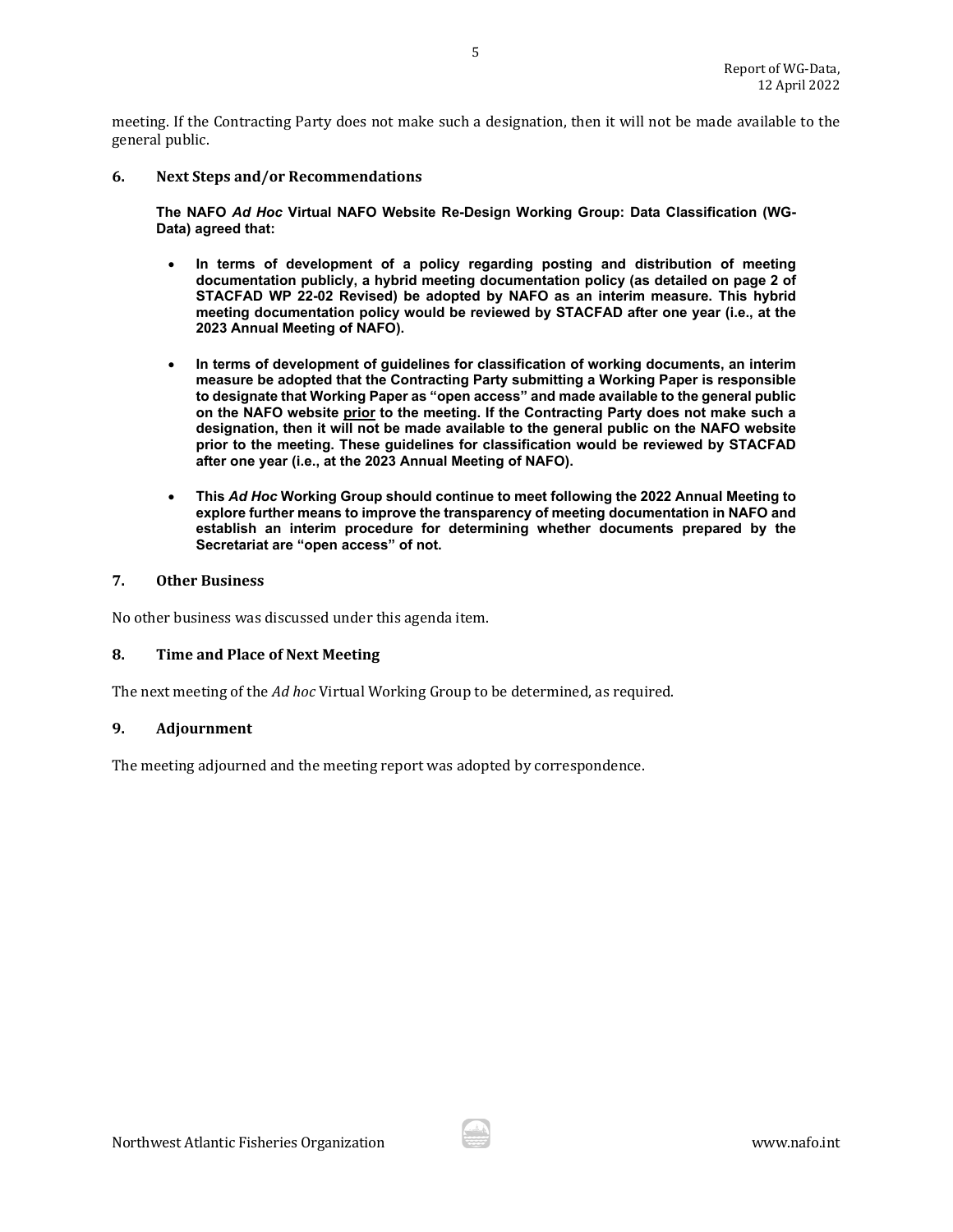# **Annex 1. List of Participants**

<span id="page-5-0"></span>

| <b>STACFAD CHAIR</b>                                              | Fagan, Robert                                   |
|-------------------------------------------------------------------|-------------------------------------------------|
| <b>CANADA</b>                                                     | Her, Natalie<br>Johnson, Kate                   |
| DENMARK (IN RESPECT OF THE FAROE<br><b>ISLANDS AND GREENLAND)</b> | Doj, lben Funch                                 |
| <b>UNITED KINGDOM</b>                                             | Round, Jake (STACFAD vice-Chair)                |
| <b>UNITED STATES OF AMERICA</b>                                   | Jaburek, Shannah<br>Mencher, Elizabethann       |
| <b>NAFO SECRETARIAT</b>                                           | Kingston, Fred<br>LeFort, Lisa<br>Pacey, Alexis |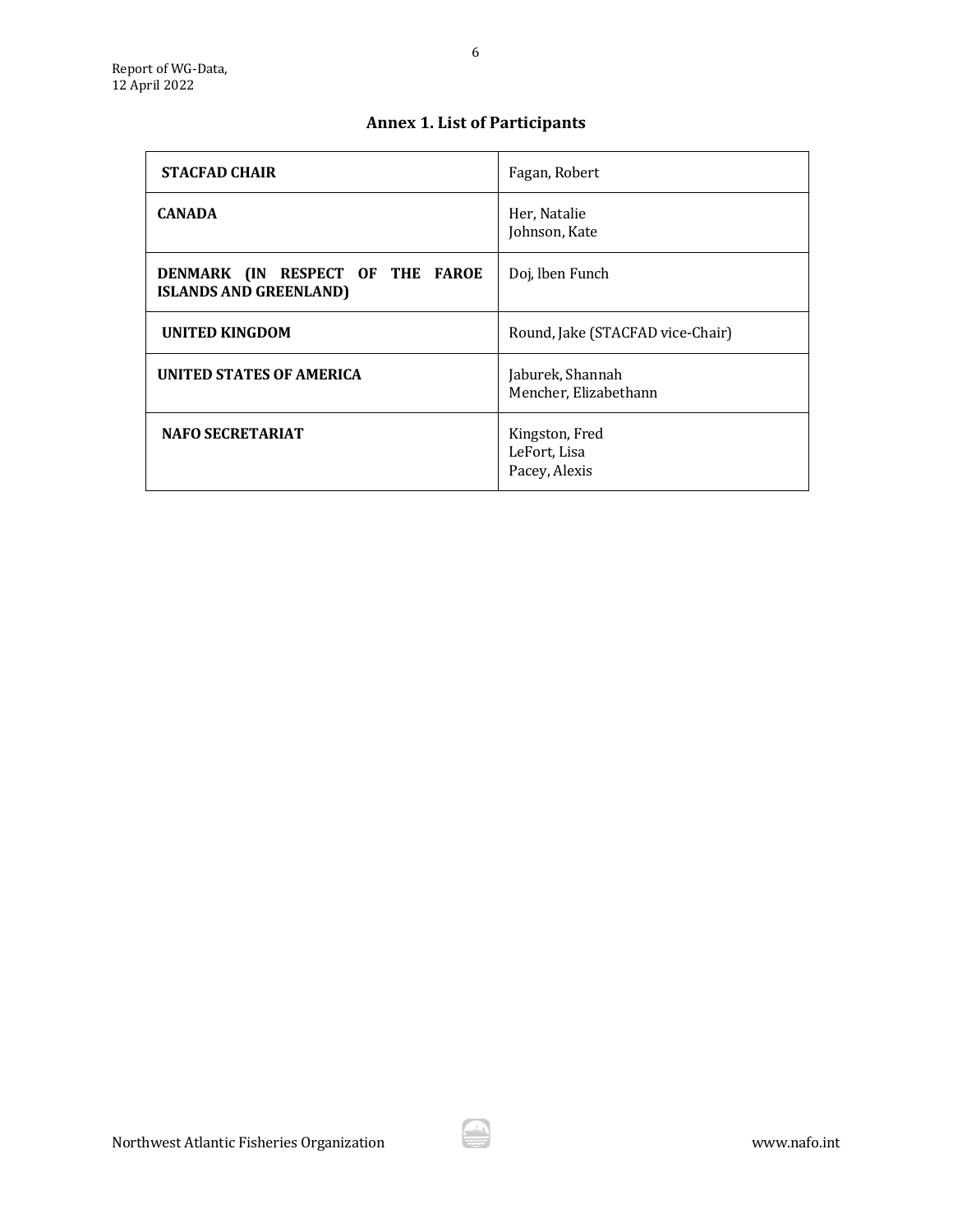## **Annex 2. Agenda**

7

- <span id="page-6-0"></span>1. Opening by the Chair, Fred Kingston (NAFO Secretariat)
- 2. Appointment of Rapporteur
- 3. Adoption of Agenda
- 4. Presentation on Work Completed (STACFAD WP 22-02 Revised, page 1).
- 5. Current Task and Review Outstanding Work (STACFAD WP 22-02 Revised, page 2).
- 6. Next Steps and/or Recommendations
- 7. Other Business
- 8. Time and Place of Next Meeting
- 9. Adjournment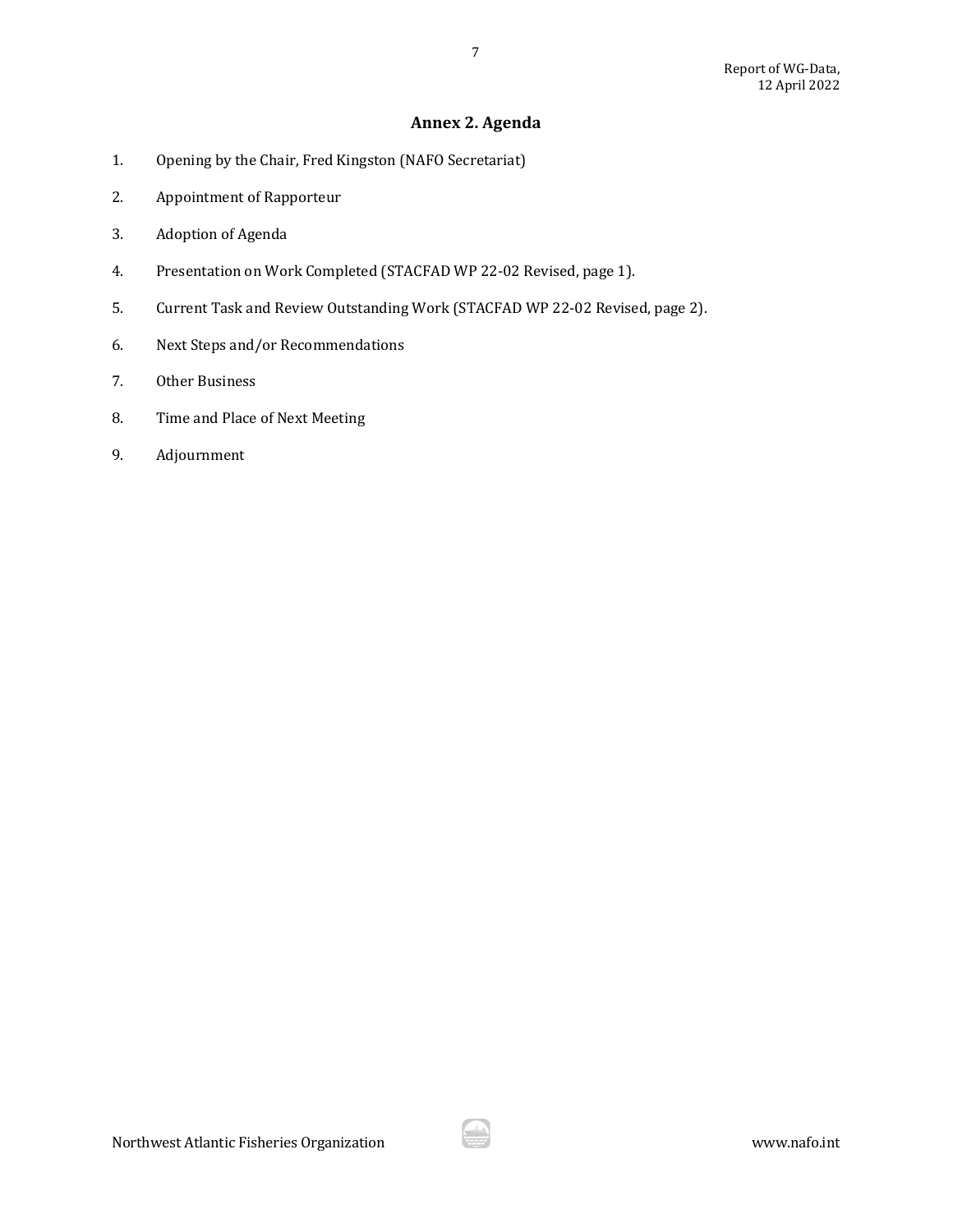## **Annex 3. Performance Review Recommendation #26: Data Classification – NAFO Meeting Documentation**  STACFAD Working Paper 22-02 (Revised)

## <span id="page-7-0"></span>**Preamble**

In response to Recommendation #26 of the 2018 NAFO Performance Review, the *Ad Hoc* virtual NAFO Website Re-Design Working Group: Data Classification has been working on the development of a formal policy regarding the posting and distribution of meeting documentation to further enhance the transparency of this Organization.

• The 2018 NAFO Performance Review Panel, Recommendation 26, Chapter V.3.2, reads: *"Recommends NAFO makes all working documents publicly available, unless otherwise requested by a Contracting Party or subject to confidentiality rules."* 

## **Current Work**

The goal of the *Ad Hoc* virtual NAFO Website Re-Design Working Group: Data Classification for 2022 is to develop a meeting documentation policy regarding the posting and distribution of meeting documentation, and thereby enhance the transparency of the Organization, to be presented to STACFAD for consideration and adoption at the 2022 Annual Meeting of NAFO.

The NAFO Secretariat proposes that:

- **The** *Ad Hoc* **virtual NAFO Website Re-Design Working Group: Data Classification reconvene to review the feedback gathered regarding posting and distribution of meeting documentation (contained in Annex 1).**
- **The** *Ad Hoc* **virtual NAFO Website Re-Design Working Group: Data Classification reconvene to consider a hybrid meeting documentation policy regarding the posting and distribution of meeting documentation (detailed above) including resolve any outstanding issues with such a policy.**

## **Work Completed up to the 2021 Annual Meeting**

**In 2020 –** The *Ad Hoc* virtual Working Group met twice:

- 02 March 2020 via WebEx. The meeting report is contained in COM Doc. 20-02.
- 23 June 2020 via WebEx. The meeting report is contained in COM Doc. 20-06.

**In 2021 –** The *Ad Hoc* virtual Working Group did not meet, however previously agreed that feedback would be sought from NAFO Bodies, Standing Committees and Working Groups during upcoming meetings in 2020/2021.

The coronavirus (COVID-19) pandemic presented challenges in collecting this feedback. Nevertheless, some NAFO bodies were able to discuss this matter at least briefly so that the NAFO Secretariat was able to provide an update to STACFAD at the 2021 Annual Meeting of NAFO in STACFAD WP 21-06.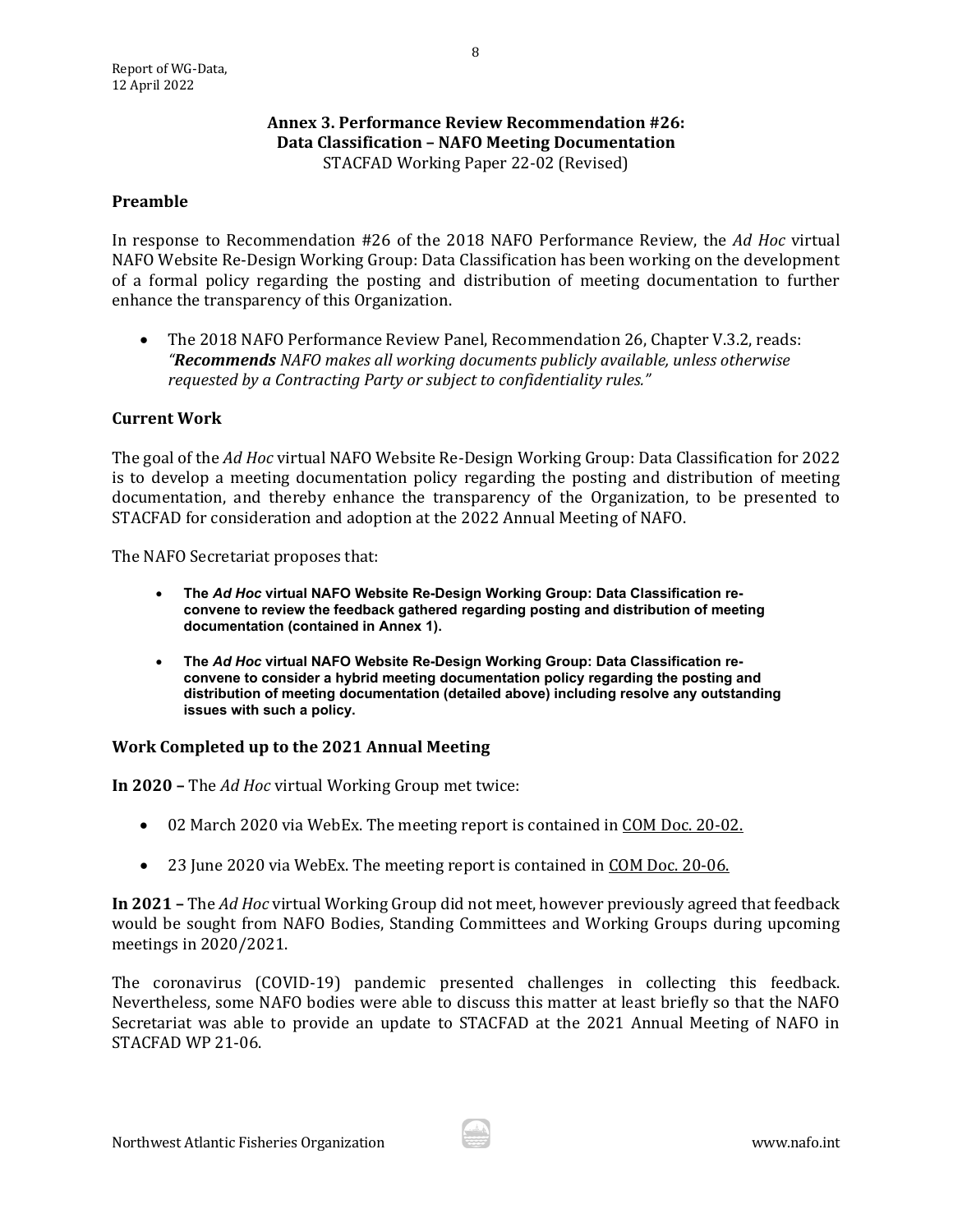This update included:

- The discussions of those Working Groups that were able to discuss this matter during its meetings are summarized in Annex 1.
- The current policies of each NAFO Body regarding the posting and distribution of meeting documentation are summarized in Annex 2.

STACFAD agreed that the *Ad Hoc* virtual NAFO Website Re-Design Working Group: Data Classification will continue to work intersessionally on the development of a formal policy regarding the posting and distribution of meeting documentation.

## **A Hybrid Meeting Documentation Policy**

At its last meeting, the *Ad Hoc* virtual Working Group **agreed** that a hybrid meeting documentation policy could ensure transparency without impeding efficiency.

A hybrid meeting documentation policy may include:

- **Prior to the start of any NAFO meeting**, NAFO meeting documentation that is received and deemed "open access", such as a working paper, is made available to the general public on the NAFO website and to the meeting participants on the NAFO Meetings SharePoint.
- **Prior to the start of any NAFO meeting**, NAFO meeting documentation that is received and deemed "restricted", such as a working paper, is made available only to the meeting participants on the NAFO Meetings SharePoint.
- **During the meeting**, NAFO meeting documentation, such as working papers and subsequent revisions, is posted on the NAFO Meetings SharePoint, but not made publicly available on the NAFO website. (This is the current practice)
- **Following the Annual Meeting of NAFO in September**, meeting documentation that is adopted, such as a working paper, is converted into a NAFO document and made available to the general public on the NAFO website with the exception of Working Papers deemed "restricted". (This is also the current practice)

While the above hybrid meeting documentation policy may be a viable option for NAFO, the *Ad Hoc* virtual Working Group will need to determine who will decide which documentation is deemed "open access" and which documentation is deemed "restricted".

For example, would each NAFO Body or Working Group be required to determine whether a particular NAFO meeting document is deemed "open access" or "restricted", or adopt a criteria/procedure to do so.

The feedback gathered from NAFO Bodies, Standing Committees, and Working Groups further supports such a hybrid meeting documentation policy.

## **Working Group Membership**

Another issue to be addressed is the limited Contracting Party membership and participation in the *Ad Hoc* virtual Working Group.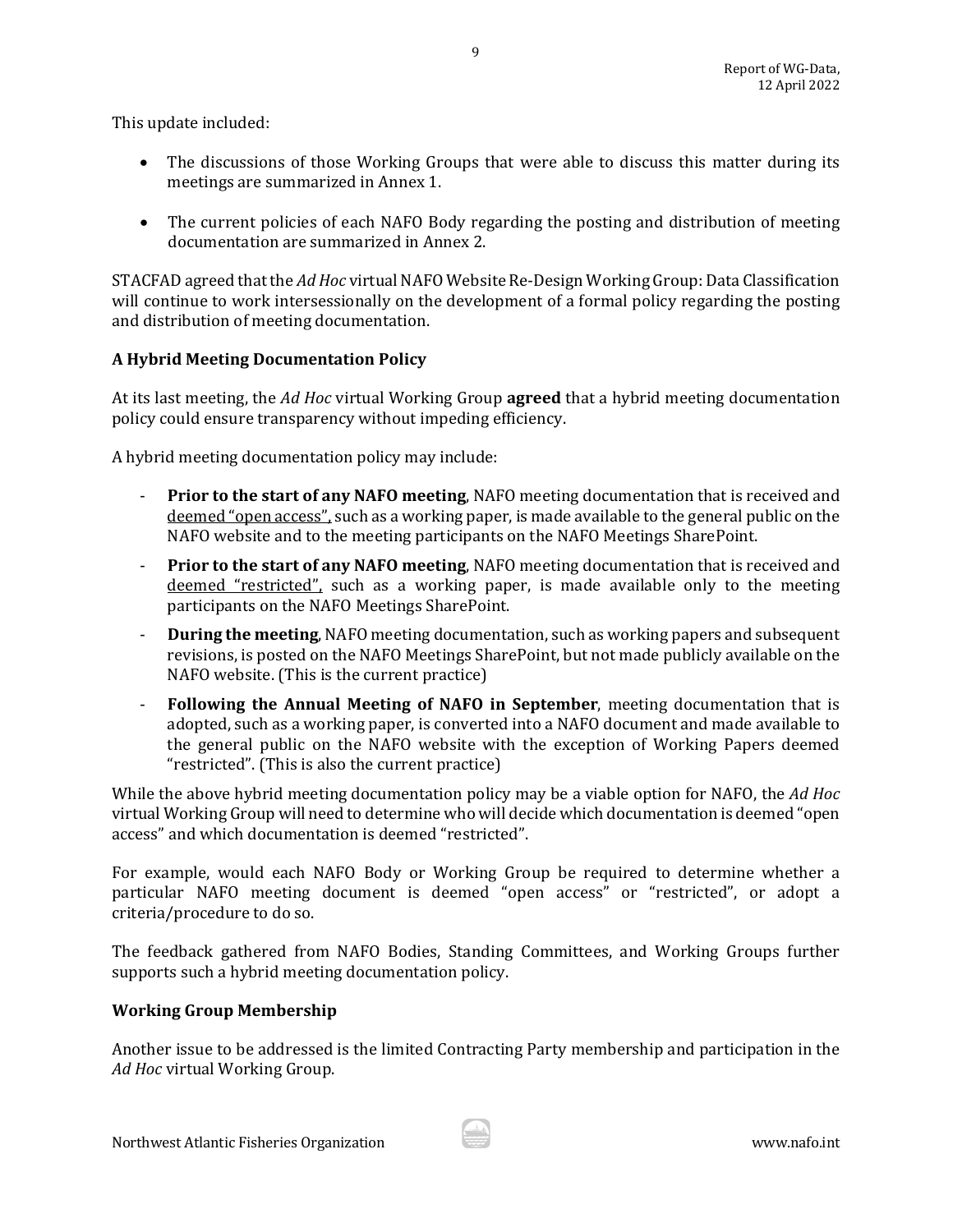To ensure that productive discussion may be had at its next meeting, the NAFO Secretariat invites STACFAD Representatives from the 2021 Annual Meeting to participate in the Working Group.

10

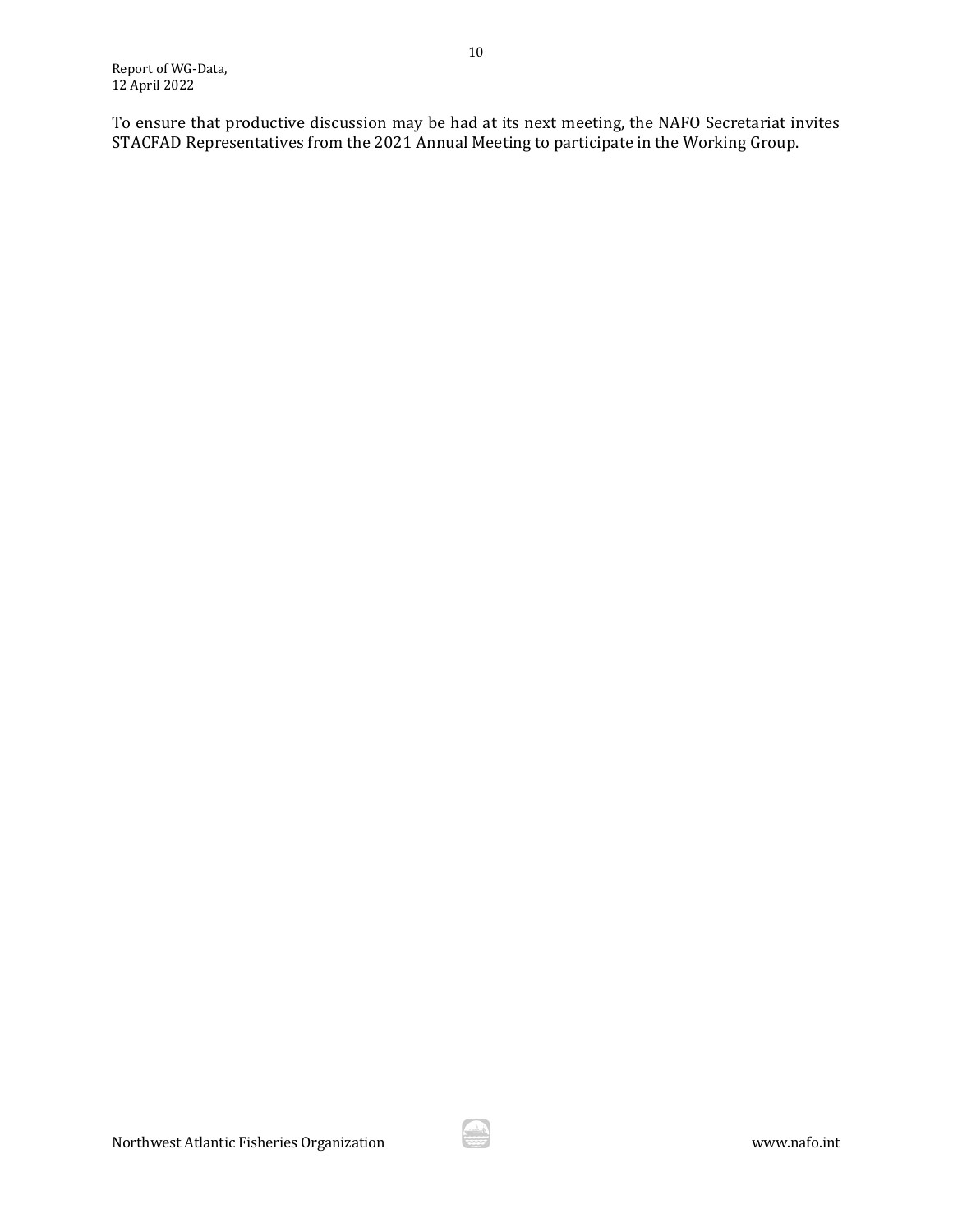## **Annex 1. Feedback gathered regarding posting and distribution of meeting documentation**

The NAFO Secretariat presented COM WP 21-04 "*Request for Feedback – Ad Hoc virtual NAFO Website Re-Design Working Group: Data Classification*" to those Working Groups that were able to discuss this matter during its meeting.

| <b>NAFO Bodies,</b><br><b>Standing Committees, and</b><br><b>Working Groups</b> | <b>Feedback regarding</b><br>posting and distribution of meeting documentation                                                                                                                                                                                                                                                                                                                                                |
|---------------------------------------------------------------------------------|-------------------------------------------------------------------------------------------------------------------------------------------------------------------------------------------------------------------------------------------------------------------------------------------------------------------------------------------------------------------------------------------------------------------------------|
| WG-BDS                                                                          | The NAFO Commission ad hoc Working Group to Reflect on<br>the Rules Governing Bycatches, Discards and Selectivity<br>(WG-BDS) in the NAFO Regulatory Area met via WebEx<br>during 12-13 July 2021.                                                                                                                                                                                                                            |
|                                                                                 | The WG-BDS discussion regarding posting, and distribution<br>of meeting documentation is provided below:                                                                                                                                                                                                                                                                                                                      |
|                                                                                 | In response to Recommendation #26 of the 2018<br>$\bullet$<br>NAFO Performance Review, the Ad Hoc virtual NAFO<br>Website Re-Design Working Group: Data Classification<br>was tasked with development of a formal policy<br>regarding the posting and distribution of meeting<br>documentation. This Ad Hoc Working Group will give<br>its report to STACFAD.                                                                 |
|                                                                                 | At the 2020 Annual Meeting, STACFAD agreed that<br>before a formal policy could be developed, feedback<br>would be sought from NAFO Bodies, Standing<br>Committees, and Working Groups during upcoming<br>meetings in 2020/2021.                                                                                                                                                                                              |
|                                                                                 | The Executive Secretary presented COM WP 21-04 and<br>sought feedback of this WG on a policy of making<br>working documents being made accessible to the<br>public.                                                                                                                                                                                                                                                           |
|                                                                                 | Contracting Parties expressed general support for<br>transparency. However, given the sensitivity of the data<br>contained in some working papers, a blanket policy of<br>making the working documents be made available to<br>the public would run counter to the domestic policy of<br>some Contracting Parties. Some participants indicated<br>they would need further consultations with their<br>respective delegations. |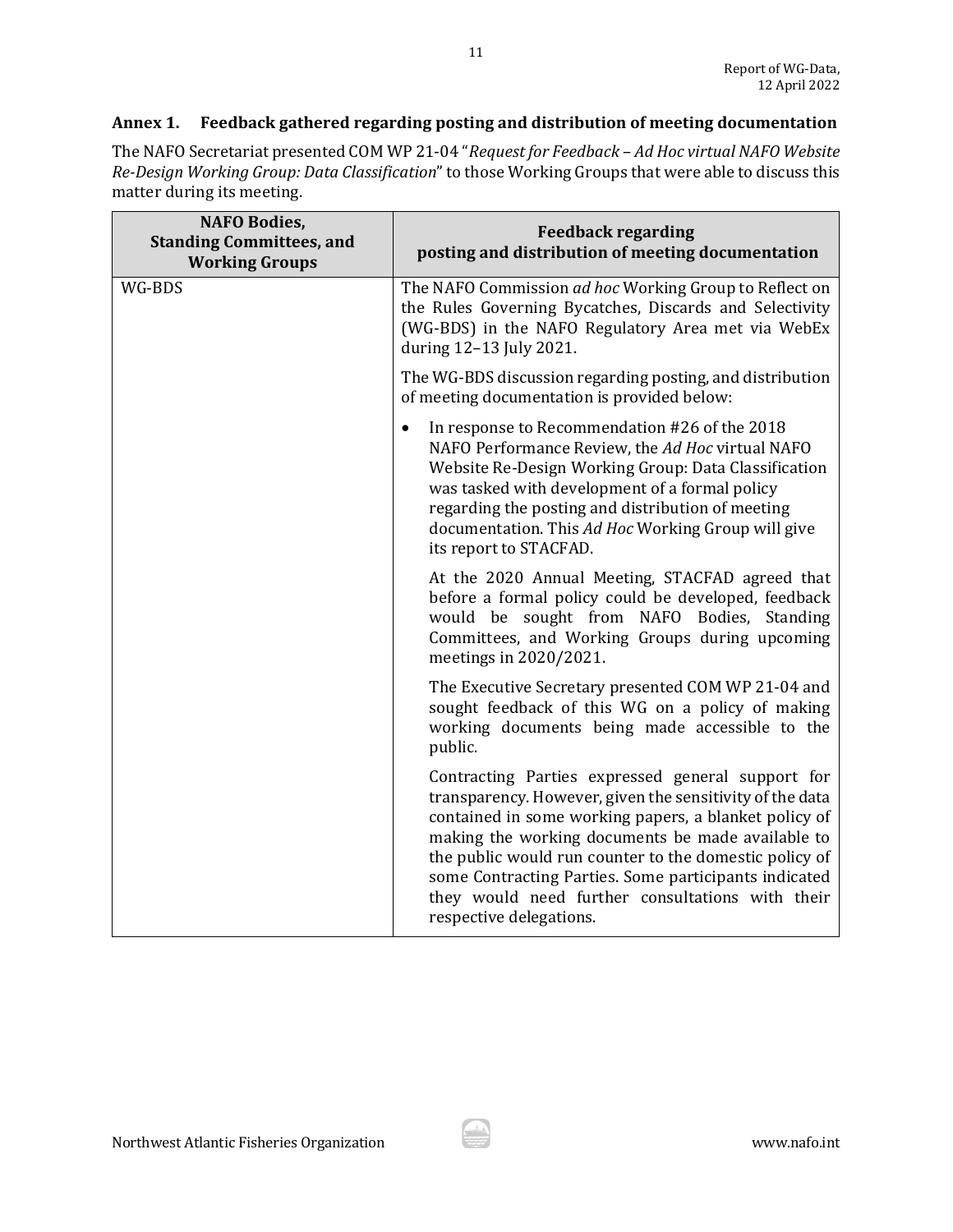| <b>NAFO Bodies,</b><br><b>Standing Committees, and</b><br><b>Working Groups</b> | <b>Feedback regarding</b><br>posting and distribution of meeting documentation                                                                                                                                                                                                                                                                                                                                                                                                                                                                                                                                                                                                                                                                                                                                                                        |
|---------------------------------------------------------------------------------|-------------------------------------------------------------------------------------------------------------------------------------------------------------------------------------------------------------------------------------------------------------------------------------------------------------------------------------------------------------------------------------------------------------------------------------------------------------------------------------------------------------------------------------------------------------------------------------------------------------------------------------------------------------------------------------------------------------------------------------------------------------------------------------------------------------------------------------------------------|
| WG-EAFFM                                                                        | The NAFO Joint Commission-Scientific Council Working<br>Group on the Ecosystem Approach Framework to Fisheries<br>Management (WG-EAFFM) met via WebEx during 14-16<br>July 2021 and 20-21 July 2021.                                                                                                                                                                                                                                                                                                                                                                                                                                                                                                                                                                                                                                                  |
|                                                                                 | The WG-EAFFM discussion regarding posting,<br>and<br>distribution of meeting documentation is provided below:                                                                                                                                                                                                                                                                                                                                                                                                                                                                                                                                                                                                                                                                                                                                         |
|                                                                                 | In alignment with the 2018 Performance Review Panel<br>Recommendations and their implementation, the Ad<br>Hoc virtual NAFO Website Re-design Working Group:<br>Data Classification at the 2020 Annual Meeting of<br>NAFO was tasked with development of a formal policy<br>regarding the posting and distribution of meeting<br>documentations. In this regard, feedback from the WG-<br>EAFFM was sought whether working papers and other<br>meeting working documents be made available to the<br>public by posting them in the NAFO public website.                                                                                                                                                                                                                                                                                               |
|                                                                                 | The Working Group expressed that in principle, there<br>need to be greater transparency. However, there are<br>situations where some documents cannot be made<br>public for confidentiality reasons, e.g., survey data,<br>memos, papers as a basis for discussion or negotiation.                                                                                                                                                                                                                                                                                                                                                                                                                                                                                                                                                                    |
| WG-RBMS                                                                         | The NAFO Joint Commission-Scientific Council Working<br>Group on Risk-Based Management Strategies (WG-RBMS)<br>met during 24-26 August 2021 via WebEx.                                                                                                                                                                                                                                                                                                                                                                                                                                                                                                                                                                                                                                                                                                |
|                                                                                 | The<br>WG-RBMS discussion regarding posting,<br>and<br>distribution of meeting documentation is provided below:                                                                                                                                                                                                                                                                                                                                                                                                                                                                                                                                                                                                                                                                                                                                       |
|                                                                                 | In alignment with the 2018 Performance Review Panel<br>$\bullet$<br>Recommendations and their implementation, the Ad<br>Hoc virtual NAFO Website Re-design Working Group:<br>Data Classification at the 2020 Annual Meeting of<br>NAFO was tasked with development of a formal policy<br>regarding the posting and distribution of meeting<br>documentations. In this regard, feedback from WG-<br>RBMS was sought whether working papers and other<br>meeting working documents be made available to the<br>public by posting them in the NAFO public website.<br>The WG expressed general support for ongoing efforts<br>to enhance transparency. However, it was noted that<br>there are situations where it may not be appropriate to<br>share<br>documents<br>publicly,<br>in<br>particular<br>for<br>confidentiality reasons, e.g., catch data. |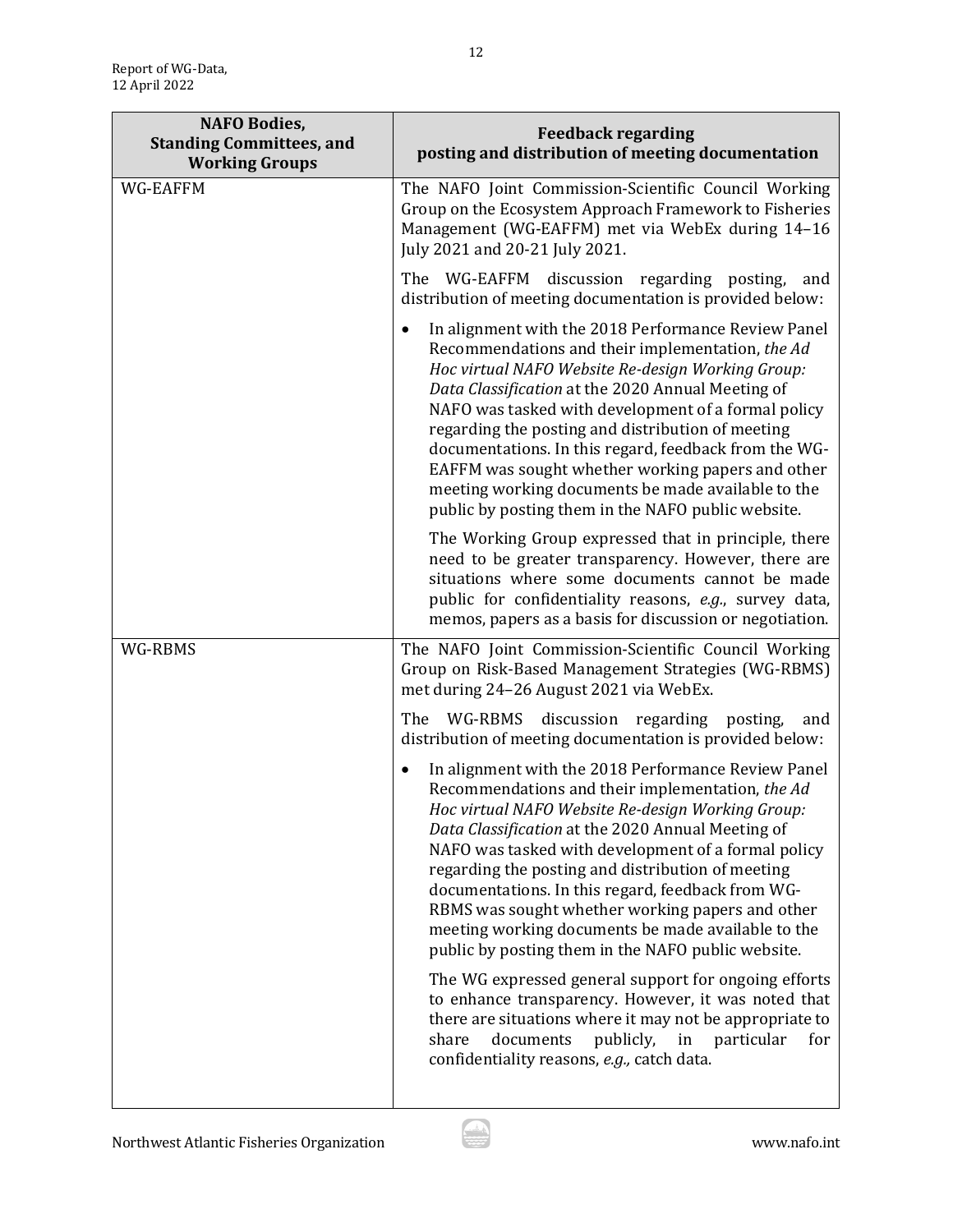| <b>NAFO Bodies,</b><br><b>Standing Committees, and</b><br><b>Working Groups</b> | <b>Feedback regarding</b><br>posting and distribution of meeting documentation                                                                                                                                                                                                                                                                                                                                                                                                                                                                                                                                                                                                                                                                                                                                                                                                                                                                                                         |
|---------------------------------------------------------------------------------|----------------------------------------------------------------------------------------------------------------------------------------------------------------------------------------------------------------------------------------------------------------------------------------------------------------------------------------------------------------------------------------------------------------------------------------------------------------------------------------------------------------------------------------------------------------------------------------------------------------------------------------------------------------------------------------------------------------------------------------------------------------------------------------------------------------------------------------------------------------------------------------------------------------------------------------------------------------------------------------|
| WG-SP                                                                           | The NAFO ad hoc Working Group on STACTIC Participation<br>(WG-SP). The group last met on 25 August 2021 via WebEx.                                                                                                                                                                                                                                                                                                                                                                                                                                                                                                                                                                                                                                                                                                                                                                                                                                                                     |
|                                                                                 | The WG-SP discussion regarding posting, and distribution<br>of meeting documentation is provided below:                                                                                                                                                                                                                                                                                                                                                                                                                                                                                                                                                                                                                                                                                                                                                                                                                                                                                |
|                                                                                 | Canada, the European Union, Japan, and the United<br>States of America agreed to draft a proposal for a Rules<br>of Procedure<br>STACTIC Participation<br>for<br>for<br>presentation at the STACTIC 2021 Annual Meeting.                                                                                                                                                                                                                                                                                                                                                                                                                                                                                                                                                                                                                                                                                                                                                               |
|                                                                                 | The proposal will use the current procedure that was<br>established at the 2019 Annual Meeting as a basis, with<br>refinements that will allow for improvements and<br>clarification. Some improvements for consideration<br>will include clarity on who can attend the in-camera<br>(closed) sessions, timelines for identifying which<br>agenda items will be discussed in the in-camera<br>(closed) sessions, a process for having the agenda items<br>for in-camera (closed) sessions grouped on the agenda<br>to allow for the least disruption to the meeting, etc. It<br>was also agreed that this procedure would not be<br>relevant for observers participating in NAFO meetings<br>under the NAFO Rules of Procedure for Observers to<br>NAFO Meetings, but for non-governmental delegates<br>appointed as experts or advisers; and that the<br>procedure should ensure that access to information or<br>documents conforms to the confidentiality rules in the<br>NAFO CEM. |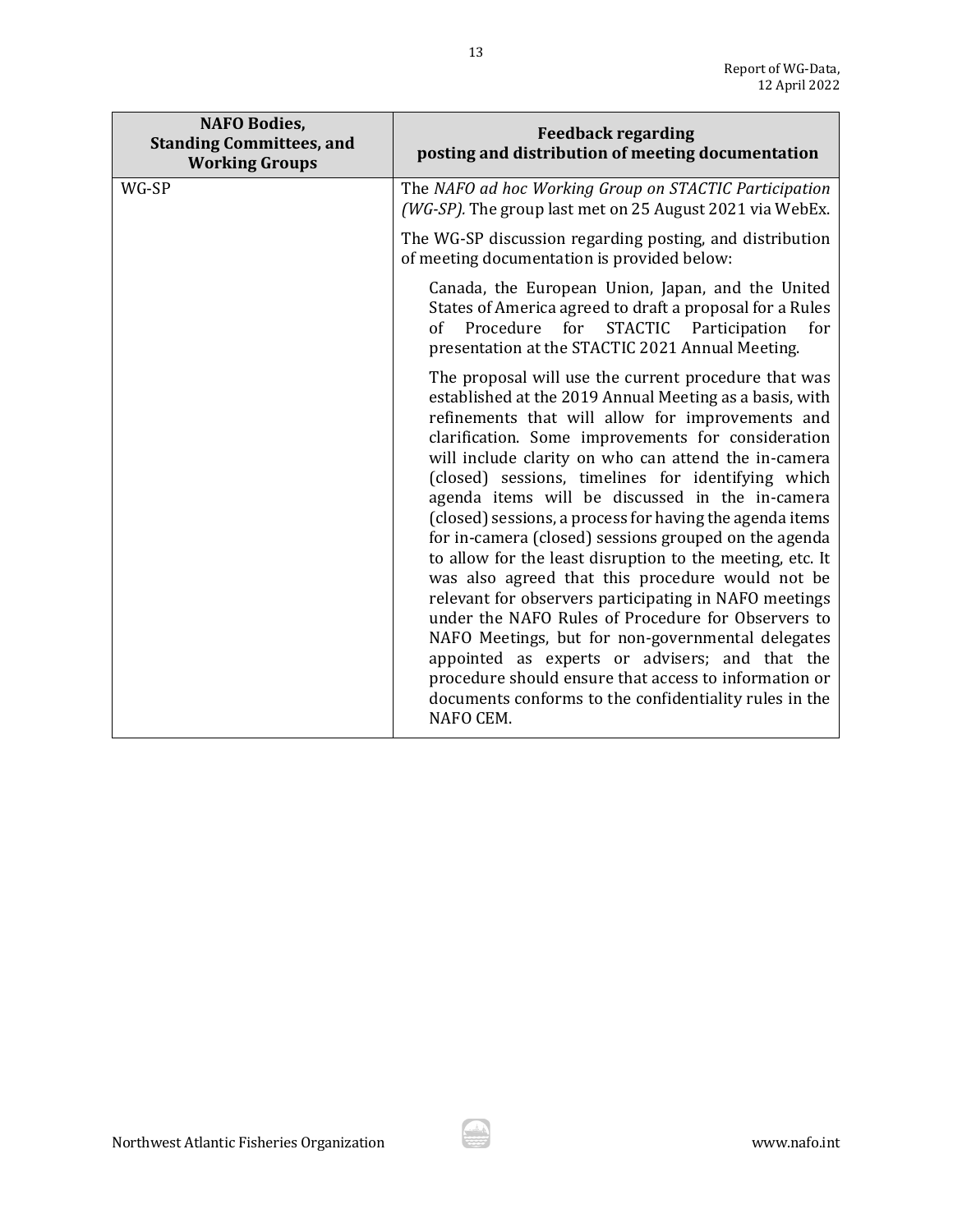## **Annex 2. Current policy for posting and distribution of meeting documentation**

The table below details the current policies of each NAFO body posting and distribution of meeting documentation.

| <b>NAFO Bodies, Standing</b><br><b>Committees, and Working</b><br>Groups | <b>Current policy regarding</b><br>posting and distribution of meeting documentation                                                                                                                                                             |
|--------------------------------------------------------------------------|--------------------------------------------------------------------------------------------------------------------------------------------------------------------------------------------------------------------------------------------------|
| NAFO Scientific Council                                                  | The working papers of the Scientific Council are neither<br>publicly available on the NAFO website nor available on the<br>password protected NAFO Members' pages.                                                                               |
|                                                                          | All final SCS (Scientific Council Summary) and SCR (Scientific<br>Council Research) documents are publicly available on the<br>NAFO website.                                                                                                     |
| <b>NAFO Commission</b>                                                   | The working papers of the Commission are not publicly<br>available on the NAFO website however they are available on<br>the password protected NAFO Members' pages.                                                                              |
|                                                                          | Any working papers that are adopted at the Annual Meeting<br>in September, are converted into NAFO documents which<br>are then made publicly available on the NAFO website.                                                                      |
| <b>STACFAD</b>                                                           | At the 2019 Annual Meeting of NAFO, STACFAD agreed that:                                                                                                                                                                                         |
|                                                                          | Following a meeting, STACFAD Working Papers<br>will be made publicly available on the NAFO<br>website<br>(https://www.nafo.int/)<br>with<br>the<br>exception of Working Papers deemed restricted<br>(e.g., personnel matters).                   |
|                                                                          | It was further <b>agreed</b> that:                                                                                                                                                                                                               |
|                                                                          | An exclusive STACFAD Username and Password<br>will no longer be required to access STACFAD<br>documentation on the NAFO Members' pages.                                                                                                          |
|                                                                          | STACFAD documentation will be available in the<br><b>NAFO</b><br><b>SharePoint</b><br><b>Meetings</b><br>(https://meetings.nafo.int/) with the exception of<br>Working<br><b>Papers</b><br>deemed<br>restricted<br>(e.g.,<br>personnel matters). |
|                                                                          | Following a meeting, STACFAD Working Papers<br>will be made publicly available on the NAFO<br>(https://www.nafo.int/)<br>website<br>with<br>the<br>exception of Working Papers deemed restricted<br>(e.g., personnel matters).                   |
|                                                                          | Council<br>General<br>(GC)<br>and<br><b>Commission</b><br>Documents will be made publicly available on the<br>NAFO website (https://www.nafo.int/) with the<br>exception of documents deemed restricted (e.g.,<br>personnel matters).            |